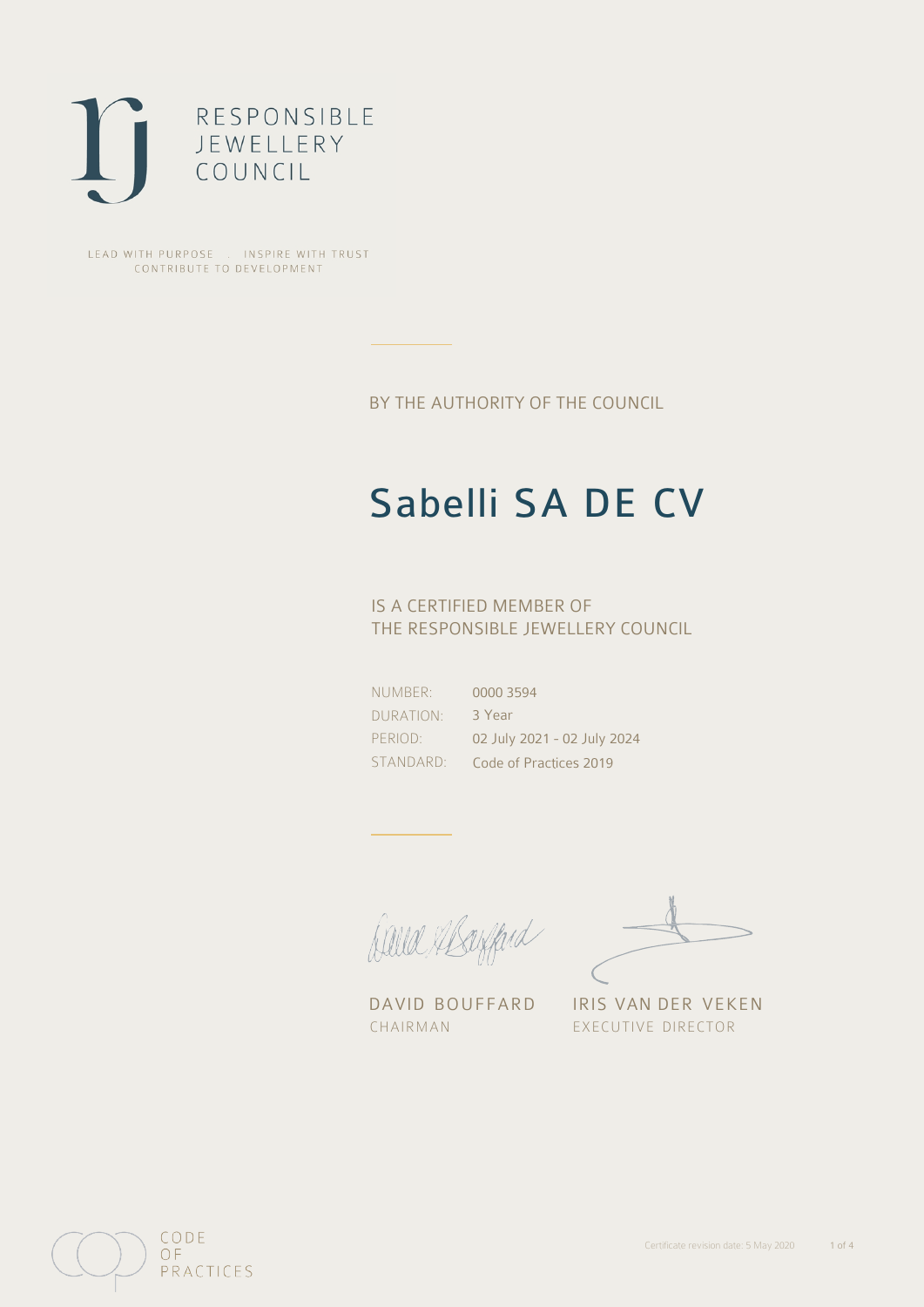

## **CERTIFICATION OVERVIEW**

| <b>MEMBERSHIP</b><br><b>FORUM</b>      | Jewellery and Watch Manufacturer and/or Wholesaler                                                                                                                                                                                                                                                                                                                                                                                              |
|----------------------------------------|-------------------------------------------------------------------------------------------------------------------------------------------------------------------------------------------------------------------------------------------------------------------------------------------------------------------------------------------------------------------------------------------------------------------------------------------------|
| <b>AUDIT</b><br><b>DATE</b>            | 12 May 2021                                                                                                                                                                                                                                                                                                                                                                                                                                     |
| <b>AUDIT</b><br><b>TYPE</b>            | Re-certification                                                                                                                                                                                                                                                                                                                                                                                                                                |
| APPLICABLE<br><b>STANDARD</b>          | Code of Practices 2019                                                                                                                                                                                                                                                                                                                                                                                                                          |
| <b>ACCREDITED</b><br><b>AUDIT FIRM</b> | <b>RCS Global Ltd</b>                                                                                                                                                                                                                                                                                                                                                                                                                           |
| <b>APPLICABLE</b><br><b>PROVISIONS</b> | 1. General requirements: 1-4, except 3.2<br>2. Responsible supply chains, human rights and due<br>diligence: 5-14, except 7.3, 8, 9, 11.3, 13.3-4, 14.3<br>3. Labour rights and working conditions: 15-22, except 19.3,<br>21.3<br>4. Health, Safety and Environment: 23-27, except 23.10, 27.4<br>5. Gold, Silver, PGM, diamond and coloured gemstone<br>products: 28-30, except 28.2c-j, 29.2 and 30<br>6. Responsible mining: Not applicable |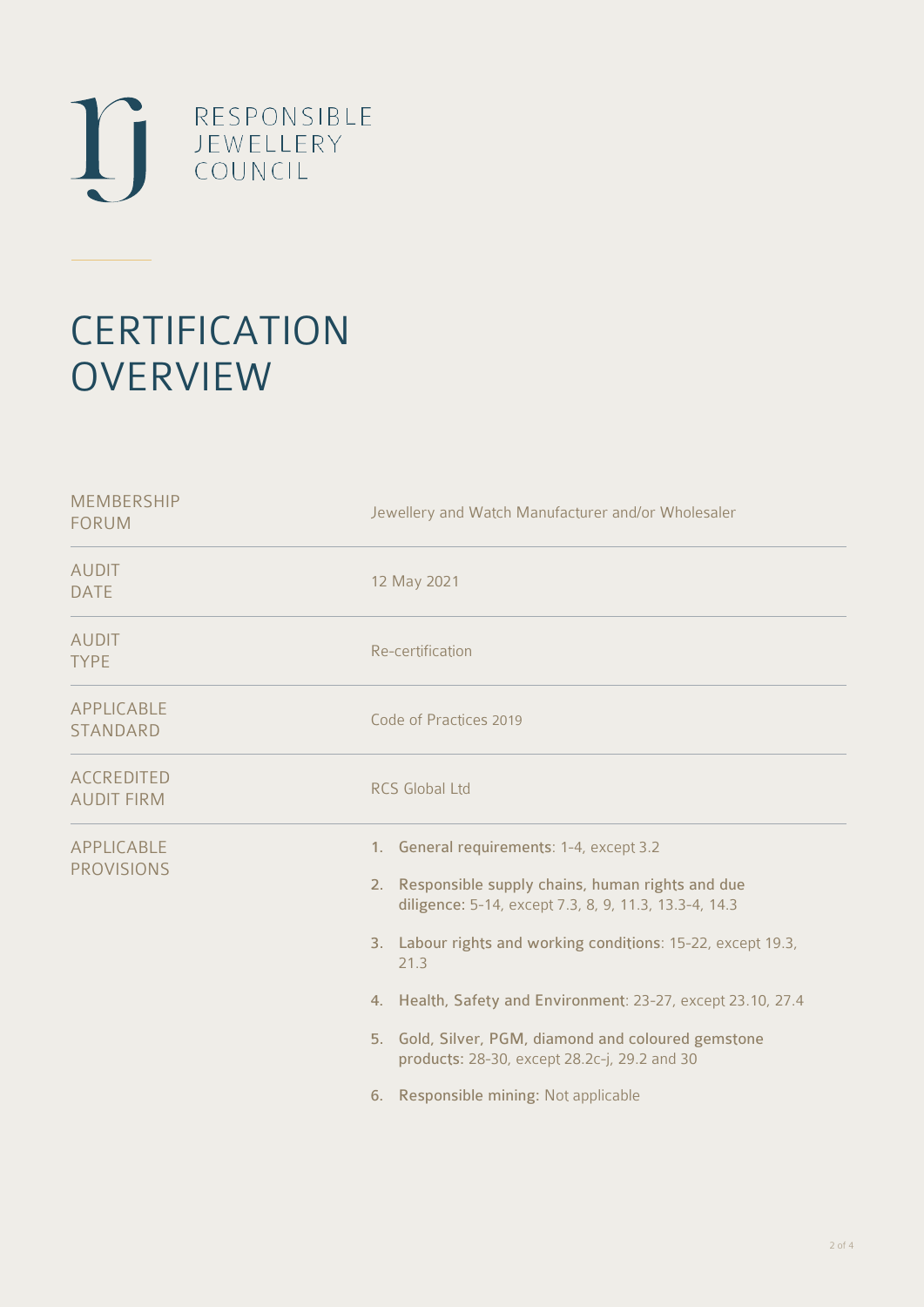| PROVENANCE<br><b>CLAIMS</b>                | The seller warrants that any product containing gold, silver or<br>diamonds not sourced from CAHRAs. The diamonds are neither<br>recycled nor sourced from artisanally mined except otherwise stated.                                                               |
|--------------------------------------------|---------------------------------------------------------------------------------------------------------------------------------------------------------------------------------------------------------------------------------------------------------------------|
| <b>AUDITOR STATEMENT OF</b><br>CONFORMANCE | Based on the scope and findings of the certification audit, the member<br>has demonstrated a conformance level consistent with a:                                                                                                                                   |
|                                            | 3 Year Certification                                                                                                                                                                                                                                                |
| <b>NEXT AUDIT TYPE</b>                     | MID-TERM REVIEW (within 12-24 months):                                                                                                                                                                                                                              |
|                                            | A. Mid-term review NOT required due to:                                                                                                                                                                                                                             |
|                                            | No anticipated changes to the certification scope during the<br>certification period                                                                                                                                                                                |
|                                            | 3 or less minor non-conformances with critical provisions or in<br>general identified by the audit (not covered by parallel audits<br>for schemes identified as equivalent to RJC's) for an individual<br>member in the mining sector or a non-mining sector member |
|                                            | <25 full time equivalent personnel                                                                                                                                                                                                                                  |
|                                            | Low risk of non-conformances due to management controls                                                                                                                                                                                                             |
|                                            | Existence of parallel audits for schemes recognised by RJC                                                                                                                                                                                                          |
|                                            | Strong internal controls ensuring effective review and closure<br>of corrective actions for non-conformances                                                                                                                                                        |
|                                            |                                                                                                                                                                                                                                                                     |
|                                            | B. Mid-term review (desktop only) required due to:                                                                                                                                                                                                                  |
|                                            | No impact on conformance levels from any changes to the<br>certification scope                                                                                                                                                                                      |
|                                            | 5 or less minor non-conformances with critical provisions or in<br>general identified by the audit (not covered by parallel audits<br>for schemes identified as equivalent to RJC's) for an individual<br>member in the mining sector or a non-mining sector member |
|                                            | Possibility of remote verification of actions                                                                                                                                                                                                                       |
|                                            | No risk to critical provisions                                                                                                                                                                                                                                      |
|                                            |                                                                                                                                                                                                                                                                     |